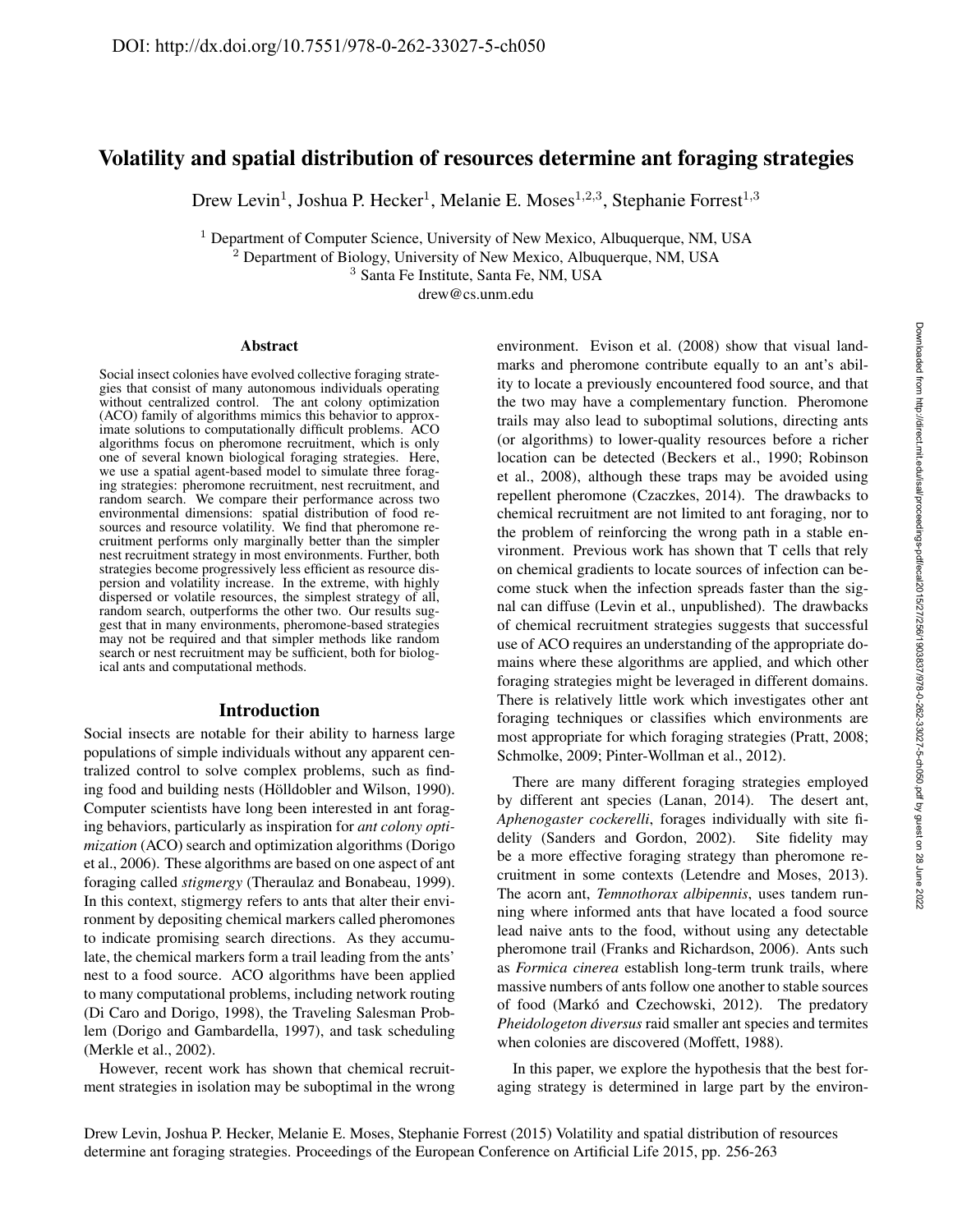ment in which the ants live. We focus on how food resources are distributed and their temporal variability, which we call *volatility*. This hypothesis is supported by the observation that animal species use different strategies in different environments (Kacelnik and Bateson, 1996).

We investigate this hypothesis with an agent-based model of ant foraging. We model three different ant-based foraging strategies, which subsume most strategies observed in nature: solitary random walk, nest recruitment, and pheromone recruitment. We quantify the efficacy of each strategy across two environmental dimensions, the spatial layout of resources and the volatility of resources, and we evaluate the ability of each strategy to adapt to different environments.

We find that both pheromone and nest recruitment perform best in clustered stable environments, and their efficiency declines as food dispersion and volatility increase. To be effective, the recruitment strategies each require that the ants complete at least two round trips to a location before the food disappears (volatility). Because random search has no memory, volatility does not strongly affect its performance, and it performs well in environments where food is highly dispersed.

Recruitment strategies that have been optimized for one environment can be detrimental in other environments. For example, when we optimized the (nest and pheromone) recruitment strategies for stable environments, they performed poorly when volatility was increased, and in the extreme worse than random search. However, in environments with upredictable volatility, nest and pheromone recruitment strategies outperform random search, suggesting that recruitment is a powerful mechanism even in highly randomized environments. Finally, in environments where resource locations are sufficiently predictable, pheromonebased strategies are efficient, similar to Flanagan et al. (2011). In most cases, however, nest recruitment performs similarly to pheromones and requires a simpler mechanism (local interaction).

In addition to specific insights about ant foraging strategies, our results suggest that new approaches could be adapted into ACO algorithms. Since phereomone-based recruitment is nontrivial to implement in a fully distributed artificial system, nest recruitment could be an attractive alternative. Moreover, the modeling approach used here could be used to classify more generally which distributed search strategies perform best in which environments.

# Model Description

We developed an agent-based model to study the effectiveness of various foraging strategies in different environments (Fig. 1), focusing on the spatial and temporal distribution of food resources on a flat surface. Our model extends the central-place foraging algorithm (CPFA) and swarm robotics platform studied in Hecker and Moses (2015), by including volatile resources and new foraging strategies.



Figure 1: Model Conceptualization. The model is initialized on a square grid with the nest in the center. A) Food is randomly placed in patches a minimum distance from the nest. B) Food from a single patch moves at a constant rate to a new patch (volatility). C) Ants perform a random walk from the nest. An ant's angular trajectory  $\theta$  is varied at each time step by choosing from a normal distribution:  $N(\theta, \sigma_u)$ . D) An ant lays a pheromone trail (decays exponentially) to a specific location if it detects enough food in its vicinity. E) Ants returning from a successful foraging search recruit ants resting at the nest.

The model consists of a two-dimensional grid with discrete food units (analogous to seeds) placed on the grid before the run begins. There is a single nest, where ants congregate, leave to search for food, return with food if successful, and possibly recruit other ants to follow them to a food source. Food sources can be arranged in different distributions (e.g., grouped together in a small number of clumps or dispersed randomly across the environment). Volatility is modeled as movement—food moves at a rate parameterized by the model. In the experiments for this paper, we varied the number of clustered food piles and the rate at which piles move, while holding the total amount of food constant (Fig. 1 A and B).

A recent paper by Lanan (2014) catalogs certain ant foraging strategies used by monodomous (single nest) ant species: random search, site fidelity, tandem running, pheromone recruitment, nest recruitment, and trunk trails. Two of these strategies, tandem running and trunk trails, closely resemble other strategies: nest recruitment is similar to tandem running and pheromone recruitment is similar to trunk trails. Therefore, we model three distinct foraging strategies: *random search*, *pheromone recruitment*, and *nest recruitment* (Fig 1 C-E), where each strategy is designed to mimic for-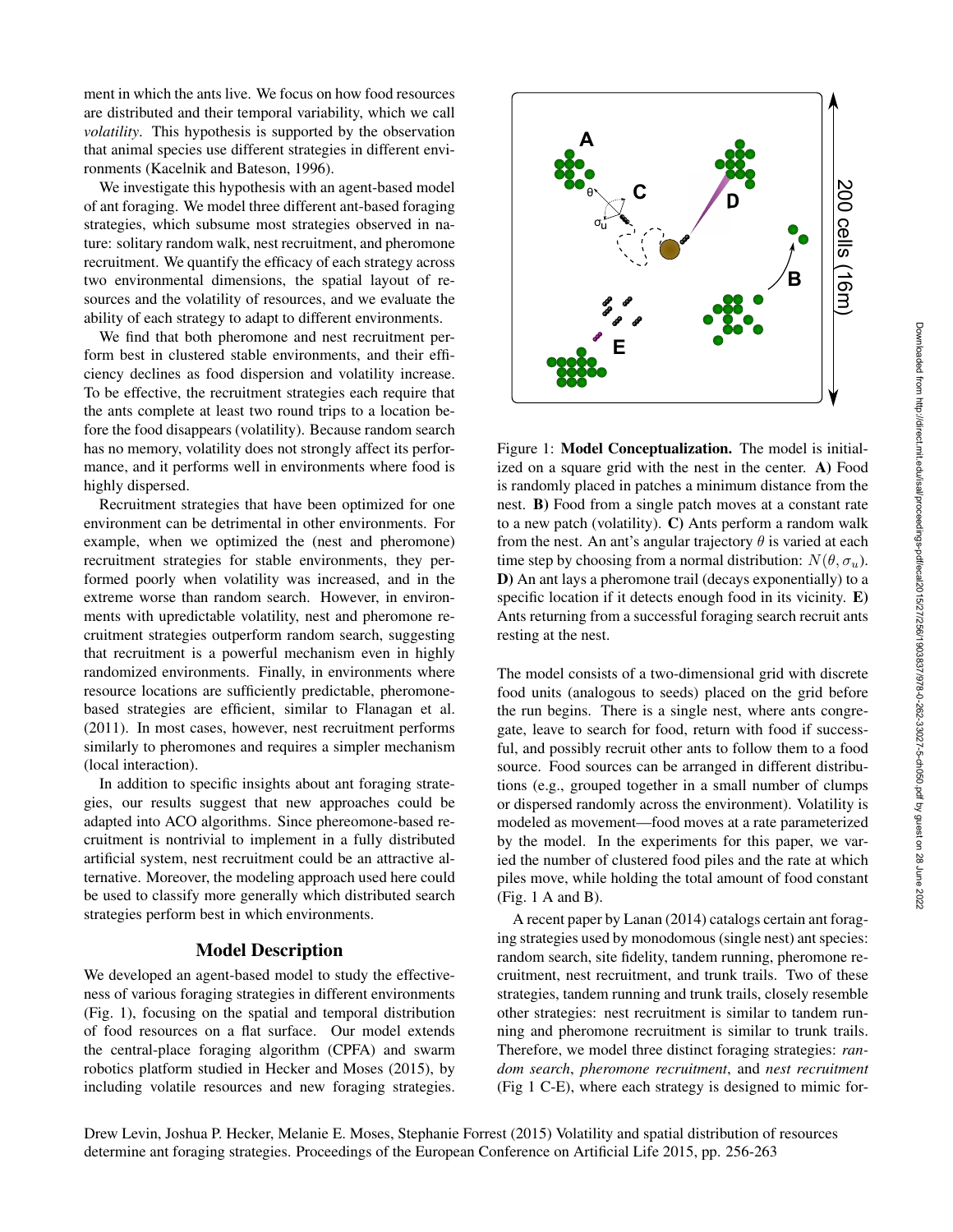

Figure 2: Ant Foraging States. Ants are initialized at the nest in either the resting (with nest recruitment) or searching state. Ants transition between behaviors based upon cues from the environment, random chance, and stimulation by other ants or pheromone.

aging strategies used by real ants (Moffett, 1988; Hölldobler and Wilson, 1990; Sanders and Gordon, 2002; Markó and Czechowski, 2012). We enable site fidelity in both recruitment strategies based on field observations.

- Random Search: Individual ants leave the nest all at once and perform a correlated random walk through the two-dimensional space. Ants continue searching until they encounter food. Ants that encounter food pick it up, return to the nest, and begin a new search. The correlated random walk works by choosing a new trajectory for each ant from a normal distribution  $N(\theta, \sigma_u)$ , centered on the ant's current trajectory  $\theta$ . Ants using the random search strategy have no memory and perform no recruitment.
- Pheromone Recruitment is implemented following the central-place foraging algorithm (CPFA) detailed in Hecker and Moses (2015). Ants leave the nest and search randomly as described above. Ants may give up searching at any time with a probability  $\rho_q$  and return to the nest. However, if an ant finds food at any point it picks it up and immediately checks the neighboring 8 grid cells for more. Next, it decides to reinforce the location with probability  $P(k; \lambda_p)$ , where P represents the cumulative Poisson distribution and  $k$  is the amount of food found in the immediate neighborhood. The ant may also use site fidelity to return to the previously visited location with probability  $P(k; \lambda_f)$ . It then returns to the nest, creating the trail upon its arrival if  $P(k; \lambda_p) > U(0, 1)$ ; the trail decays at a rate of  $\sigma_n$ . Subsequent ants may follow this trail to the same location before the trail evaporates. Recruited ants perform an informed correlated random walk upon arrival and may also lay a pheromone trail back to the nest.

| Abbr.             | Name                                 | Distribution         |
|-------------------|--------------------------------------|----------------------|
| $\sigma_u$        | <b>Uninformed Search Correlation</b> | $U(0,2\pi)$          |
| $\delta_i$        | <b>Informed Search Decay Rate</b>    | E(5)                 |
| $\rho_q$          | <b>Search Quit Probability</b>       | E(30)                |
| $\lambda_f$       | <b>Site Fidelity Rate</b>            | U(0, 20)             |
| $\lambda_p$       | <b>Reinforcement Rate</b>            | $\overline{U}(0,20)$ |
| $\delta_{\bm{v}}$ | <b>Pheromone Decay Rate</b>          | E(10)                |
| $\rho_r$          | <b>Recruit Probability</b>           | E(10)                |
| $\rho_x$          | <b>Leave Nest Probability</b>        | E(100)               |

Table 1: Ant parameters tuned by the GA. Parameters were initialized randomly using either a uniform distribution  $(U)$ or an exponential distribution  $(E)$ .  $\sigma_u$  and  $\delta_i$  define turning parameters.  $\rho_q$ ,  $\rho_x$ , and  $\rho_r$  are probability rates.  $\lambda_f$  and  $\lambda_p$ are Poisson probability parameters.  $\delta_p$  is the pheromone decay rate. Parameters extend the model described in Hecker and Moses (2015). As in Figure 2: blue,  $\sigma_u$ , is used in by all three strategies, green parameters are used by the two recruitment strategies, yellow,  $\delta_p$ , is used by pheromone only, and red parameters are used by nest recruitment only.

• Nest Recruitment: Ants probabilistically leave the nest and use random search to look for food. Ants that are not actively searching remain in the nest. As in pheromone recruitment, ants give up and return to the nest with probability  $\rho_q$ , and ants that find food pick up the food, survey the area, and if they find food above the threshold, they return directly to the nest and recruit more ants (otherwise they return to the nest and being a new solitary search). The number of ants recruited on a single return to the nest is a fraction of the ants currently in the nest, probabilistic determined by  $\rho_r$ . The original ant and the newly recruited ants then return directly to the previous location and perform an informed correlated random walk.

An informed random walk behaves as the uninformed random walk, but with a turning parameter of  $4\pi$  that decays at a rate  $\delta_i$  until it reaches  $\sigma_u$ .

These three strategies are well known in the ant literature, but the details can vary among individual species, and in some cases the exact parameters are simply unknown or difficult to measure accurately, such as the nest recruitment rate and the pheromone decay rate. Therefore we use a genetic algorithm (GA) to select each parameter for each environment. The GA-evolved parameters can significantly alter the outcome of a specific strategy. For example, in the pheromone recruitment strategy, if the decay rate of the pheromone is very high, it will dissipate before it is able to be utilized by other ants. This effectively reduces the pheromone recruitment strategy to random search.

Ants begin each simulation in the nest at the center of the grid. Ant behavior is governed by the eight parameters listed in Table 1. Behavior transitions among four possible states: resting, traveling, searching, and returning (Fig. 2) at rates determined by the evolved parameters.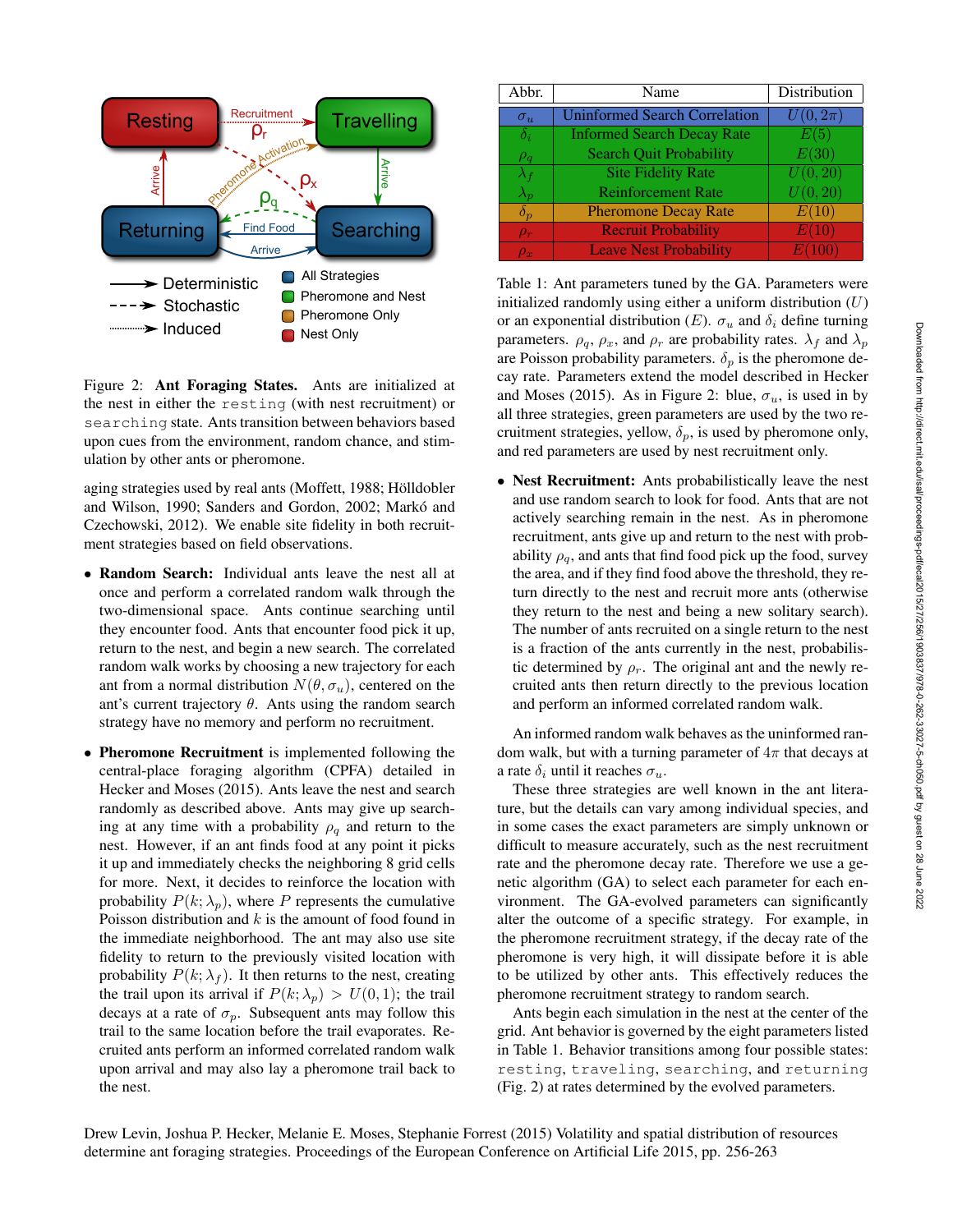To study the effects of different environments on optimal foraging strategies, we model two environmental dimensions: the spatial distribution of food and the volatility of food, where food is a discrete unit, analogous to a seed.

- Spatial Distribution: Food is placed randomly in space at one of one, four, or 16 piles, or distributed uniformly (Fig. 1A). These values were chosen to correspond to food distributions in known ant habitats (Hölldobler and Wilson, 1990; Sanders and Gordon, 2002; Markó and Czechowski, 2012). Piles were never placed within 20 grid cells of the nest.
- Food Volatility: Food piles are moved at a specified rate to new locations in the grid to simulate growth and decay of resources (Fig. 1B). The volatility rate corresponds to the number of times an ant can make a round trip from the nest to a food pile before the pile has moved. Food volatility was set to be either stable (no volatility), or it was moved at a rate of ten, five or 2.5 round trips. Rates of less than 2.5 round trips eliminated the value of recruitment, while rates above 10 round trips did not show behavioral difference from the stable scenario.

#### Experimental Design

We use the model to assess the performance of three different strategies across 16 different environments, using a GA to find good parameter values for each strategy/environment pair. This process mimics natural selection, which occurred over evolutionary time scales as each ant species evolved. Having tuned each strategy for a specific environment, we then compare their performance. Each run of the simulation evaluates a single colony of 64 ants foraging on a  $200 \times 200$ two-dimensional grid over one simulated hour. Each cell in the grid represents an  $8 \times 8$  cm patch, so the model simulates a  $16 \times 16$  m area of flat land. The number of ants, spatial extent of the search, and its duration were each based on small desert seed-harvester ant colonies (Flanagan et al., 2012). Selected runs using 320 ants showed results consistent with the main model (data not shown). The simulated ants move through the grid one cell per time-step (Moore neighborhood), foraging for 1,280 food resources (*seeds*) where each cell can contain at most one seed.

We use a generational GA with population size of 25, runs of 50 generations, tournament selection (tournament size of 2), uniform crossover, 10% Gaussian mutation, and elitism, where the single best individual in each generation is retained unchanged. Full details of the algorithm are given in Hecker and Moses (2015). Each individual represents a single ant colony, and individuals are initialized using parameter values drawn from the distribution functions shown in Table 1, column 3. Because the strategies are non-deterministic, each individual's fitness is determined by summing up the number of seeds collected over 8 independent runs of the simulation, where each run lasts for 7,200



Figure 3: Search Performance vs. Volatility and Spatial Distribution. Random, pheromone, and nest recruitment evaluated over 16 environments (four pile counts by four volatility rates). Each bar represents the 95% credible interval resulting from 1,000 runs of the model after an optimal parameter set has been evolved for the specific environmentstrategy pair. The two recruitment strategies show decreased performance both as the number of food piles increase and as the food volatility rate increases. The decrease in variance as pile count and volatility increases represents the dominant effect of finding and exploiting clustered piles quickly in the low pile, low volatility environments.

time steps. At the end of each GA run, the genomes of the final population of 25 are combined by averaging each gene's values. This combined genome constitutes the resulting colony of the evolutionary run. Finally, 1,000 additional simulations are run with these strategy parameters to assess variance of foraging performance for the strategy/environment pair.

#### Experimental Results

An optimal parameter set was evolved for each combination of strategy, food distribution, and food volatility. Because the model is stochastic, 1,000 runs of the model were then performed with these fixed parameters to generate 95% credible intervals  $<sup>1</sup>$  for each experiment (Fig. 3). Pheromone</sup> and nest recruitment perform well when food is stable and arranged in large piles. Random search performs the best in environments with highly dispersed food. This is to be expected as pheromone and nest recruitment leverage information about their environment to improve performance; increasing dispersal and volatility decreases the amount of information gained by finding food. In a majority of cases, nest recruitment performs as well as, or only slightly worse than pheromone recruitment.

The performance of all strategies equalizes when food is uniformly distributed in space (1,280 'piles' of single seeds).

<sup>&</sup>lt;sup>1</sup>Contains inner 95% of model outcomes.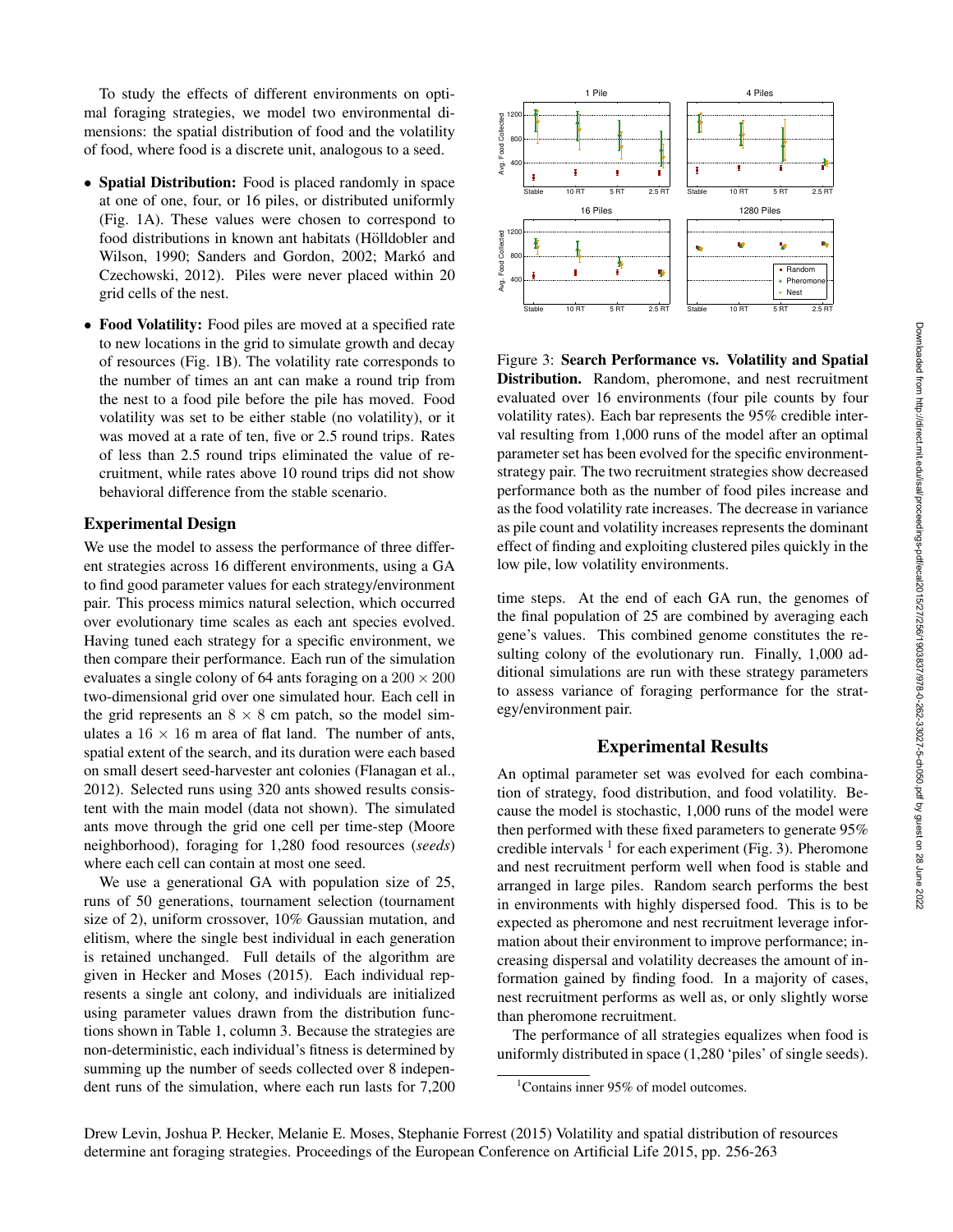

Figure 4: Fixed Parameters Applied to Other Volatility Rates. Four pile parameter sets evolved for a specific volatility rate applied to four pile environments with different volatility rates. The consistency of random search illustrates its independence from volatility rate. Pheromone strategy shows little difference between parameter sets evolved for different volatility rates, suggesting a level of robustness. Conversely, nest interaction shows increased performance by strategies evolved for the specific environment, suggesting environment specialization.

In this scenario, the collection of one food item gives no information regarding the location of any other, and the recruitment strategies cannot out-perform random search (as predicted by Flanagan et al. (2011)). Because each strategy uses an optimized parameter set for each experiment, and because random search outperforms both recruitment strategies for 1,280 piles, the recruitment strategies evolve parameters that eliminate information exchange among ants. This explains the similarity of the results in the 1,280 pile environment (Fig. 3). Similarly, information becomes less valuable in highly volatile environments. At volatility rates of 2.5 round trips, recruitment is only effective in the single pile scenario. In these cases of both maximum food piles and high volatility, recruitment strategies evolve away the use of any form of recruitment and behave as random search.

Because random search does not use any memory, food volatility has a minimal effect on its efficiency. Ant colonies using a random walk use similar parameter sets independent of volatility. Conversely, pile distribution does have an effect on random search efficiency. Tight clustering of food resources hinders random search even though total food quantity is held constant. There is also a positive relationship between pile size and overall variance (Fig. 3). Food spread evenly through space results in very consistent searches for all ants. Conversely, the distance from the nest to large piles of food will have a strong effect on the result of any given run. This effect is minimized as volatility increases because high volatility leads to multiple random pile sites.

Evolved values for the correlation in the random walk tend to be small: on the order of 0.1 radians. These values lead to relatively straight search vectors. Because ants return to the nest after finding food, and because their search paths are relatively straight, food hidden behind nearer patches will be found last. The number of straight trajectories from the nest that find food is proportional to the sum of the diameters of the food piles, which scale as the square root of the size of the pile, not counting overlap. This means there are fewer straight trajectories from the nest that intersect food in clustered environments, and may explain why the random search strategy does worse there. Evolved values for the uninformed turning coefficient for the two recruitment strategies are generally higher than those of the random search: on the order of 0.15 radians. A larger turning coefficient corresponds to a random walk closer to the nest. This difference may indicate that the recruitment strategies more thoroughly exploit food resources close to the nest.

# Fixed Parameters

Pheromone and nest recruitment are efficient strategies in the 1,280 pile environments and the 2.5 round trip volatility environments only because the optimal parameter sets for each reduce them to random search. We used fixed parameter sets that enforce the use of informed search to better evaluate the recruitment strategies in these environments.

Each strategy evolved unique parameter sets for each level of volatility. Here, parameter sets from specific volatilities were applied to each of the other volatility rates as well as the extremely volatile one round trip case for the four pile food spatial distribution (Fig. 4).

The results show a consistent decrease in performance by the two recruitment strategies as volatility is increased. Recruitment of ants to a localized pile works until the pile moves, at which point ants are recruited to an area that no longer contains food. The fixed parameter strategies are not outperformed by the random strategy in the 2.5 round trip environment, suggesting 2.5 round trips may be an approximate threshold beyond which recruitment does not work. This may be because while highly volatile, persistence of 2.5 round trips still offers ant colonies enough time to leverage information before the pile disappears. Recruitment strategies evolved for more stable environments perform worse than the effectively random search strategy in the extreme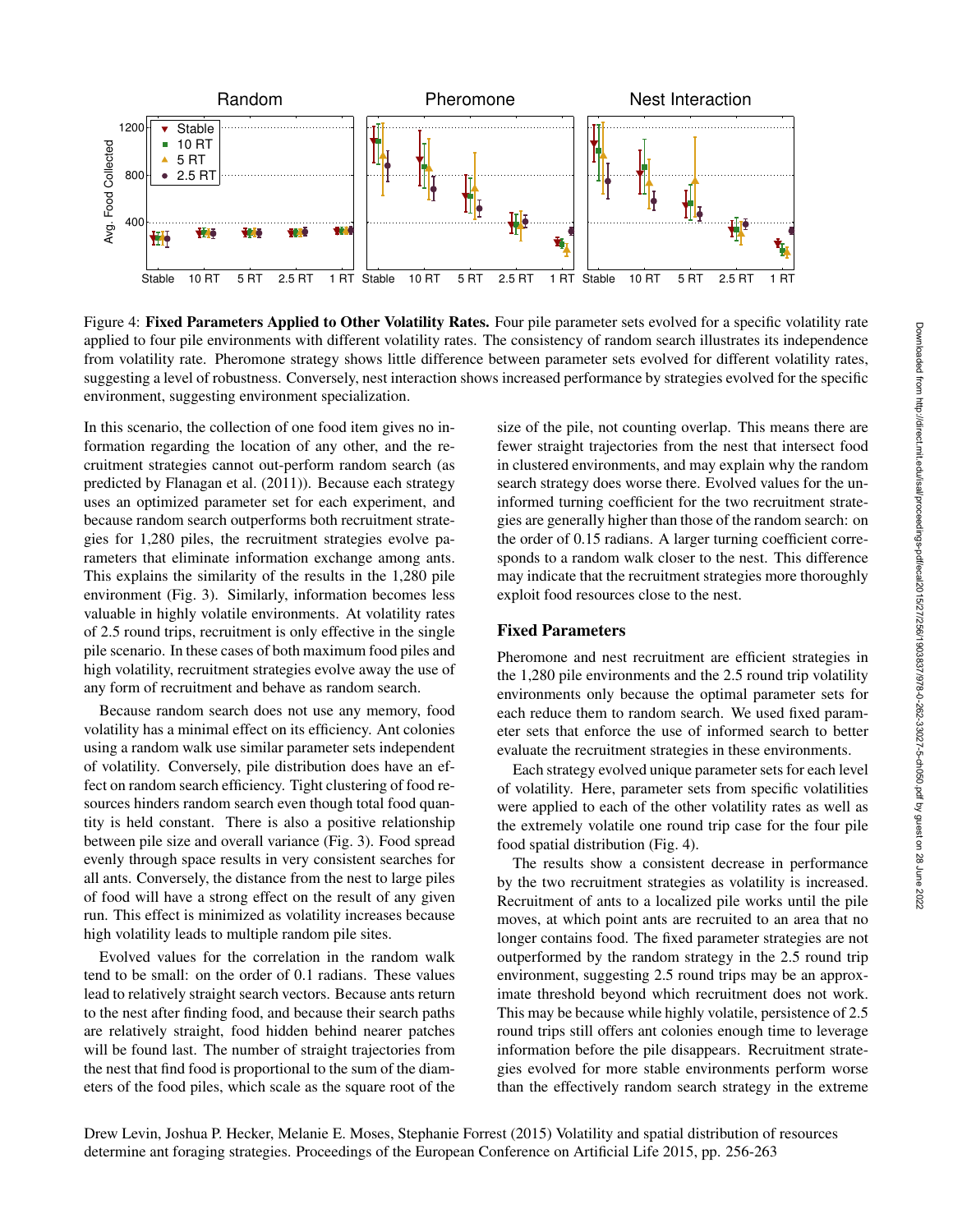

Figure 5: Fixed Parameters Applied to Other Pile Sizes. Parameter sets evolved for the stable single pile environment applied to stable environments of all pile distributions. Recruitment strategies designed for a highly clustered environment do poorly as food becomes more distributed. Randomized search strategies evolved for a clustered environment perform well in distributed environments.

volatility case, showing that recruitment strategies can actively hinder search when used in the wrong environment.

Further analysis reveals that pheromone success is not dependent on whether the pheromone parameters were evolved for the proper volatility rate, except in the extreme case: specifically the parameters evolved for the 10 round trip volatility case perform *worse* for that environment than the parameters evolved for the stable case. Conversely, nest interaction performance is always highest by the parameter set evolved for that specific volatility rate. The best example of this in the five round trip environment, where the five round trip strategy improves on the others by over 33% (Fig. 5).

As explained in the previous section, the effectiveness of the random strategy is not strongly correlated with the volatility rate. The results of Figure 4 confirm this and also highlight the increase in performance as volatility increases.

Because each parameter set is evolved for a specific volatility rate, we expect that it should out-perform any parameter set evolved for a different volatility rate. This holds true except for the pheromone 10 round trip data point, where the parameters evolved for the stable environment perform the best. This is likely due to the similarity between the stable and 10 round trip environment, and the inability of the GA to evolve a globally optimal set of parameters for each environment due to computational limitations.

Similar to the fixed volatility parameter runs, results show that recruitment strategies evolved for clustered environments perform poorly in a spatially distributed environment (Fig. 5). In each case, recruitment of other ants to the location of a previously collected food source leads to a now empty area, actively hindering search. Conversely, a random strategy evolved for a clustered environment is able to perform well in more distributed environments as it does not get stuck looking for more food in the same location.



Figure 6: Search Performance in Random Environments. Parameter sets were evolved for environments with variable volatility. Results are plotted as mean values inside their 95% credible intervals. Each result (thick middle) is plotted between results for the stable environment (left) and results for the 2.5 round trip environment (right). The results show a slight performance increase versus the 2.5 round trip scenario for the two recruitment strategies. The variance of the results for the recruitment strategies are large, suggesting the use of recruitment in random environments is helpful.

## Variable Volatility

A consistent environment is not a reasonable assumption in the real world. To test the ability of each search strategy to cope with an uncertain level of volatility, we evolved new parameter sets in the 1, 4, and 16 pile cases where volatility was chosen uniformly at random to be between 1.25 round trips and stable for each iteration. Assuming 2.5 round trips is a reasonable threshold between environments where recruitment may be used beneficially and not, this produced a distribution of environments where half would benefit from recruitment and half would not (the functional volatility parameter is inversely proportional to the round trip unit). Similar to the original experiment, 1,000 runs were performed (each with a random volatility rate) once the parameters were set by the GA to generate credible intervals (Fig. 6).

Similar to previous results, the success of the random strategy is not strongly affected by volatility. A slight increase in performance versus the stable environment is consistent with results shown in Figures 3 and 4. Pheromone and nest recruitment strategies show slight improvements over the 2.5 round trip environments. Because random search results in low variance, the large variance of the recruitment strategies, as well as the general improvement in performance, shows that the recruitment strategies evolve parameter sets that make use of information, even when that information is short-lived.

#### **Discussion**

The fact that ants use different foraging strategies in different environments (Lanan, 2014) suggests that each strategy has been selected and tailored through evolution to perform well in that environment. We used a spatial computational model to study this hypothesis, simulating three general and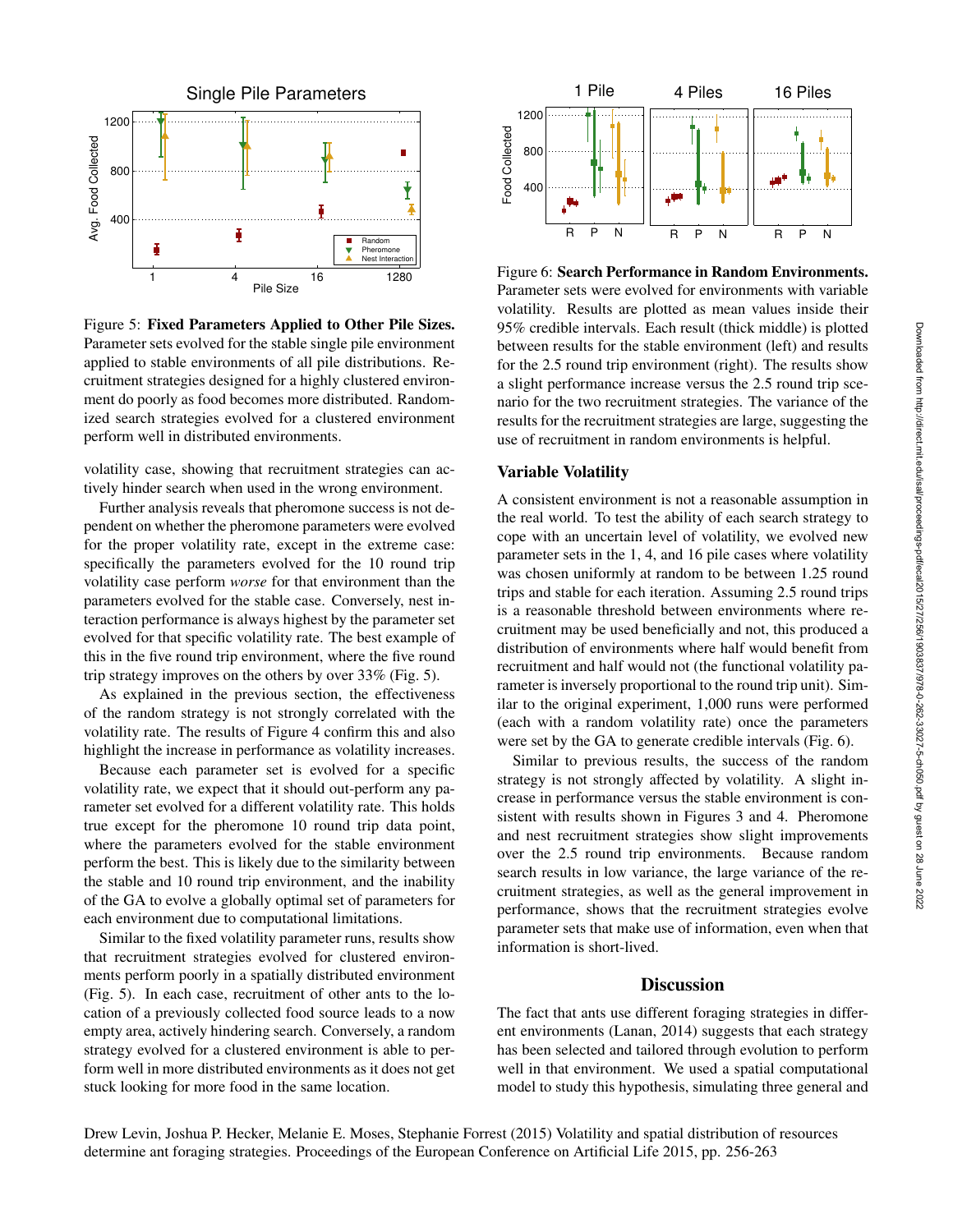customizable strategies that subsume most known biological ant behavior. The results show that information-based strategies, such as pheromones and nest recruitment, perform worse as food becomes more spatially distributed and volatile. Success of random search, which does not rely on information, is not affected by food volatility, and performs better when food is widely dispersed. In extreme cases of dispersion and volatility, information-based searches perform worse than random search. Ants foraging in environments with unpredictable volatility are able to improve their performance only slightly using recruitment.

These results are consistent with previous findings (Hecker and Moses, 2015), which considered only food distribution: colonies that forage for clustered resources use recruitment-based strategies to exploit information, while colonies that forage for randomly distributed resources avoid recruiting and instead focus on efficient correlated random search. Further, colonies are most efficient when foraging on the distribution for which they are evolved, although some foraging strategies are sufficiently flexible to function well on different distributions. The study reported here extends this work to consider volatility and suggests that nest recruitment and random search may be better alternatives to pheromone recruitment in the right settings.

## Implications For Robot Swarms

Chemical pheromones provide foraging ants with a stigmergic, mass recruitment method that is highly scalable, fully decentralized, and generally tolerant of environments with little or no volatility. Robot swarms that mimic ant pheromones, on the other hand, are restricted to foraging in tightly controlled environments that require complex, monolithic infrastructure. For example, swarm researchers have constructed elaborate stigmergic mechanisms using an always-on ink pen and white paper flooring (Svennebring and Koenig, 2004); a tightly-coupled video camera, video projector, and vision processing system (Garnier et al., 2007); and a phosphorescent-painted floor combined with ultraviolet light emitters (Mayet et al., 2010).

Ants also use simpler, more primitive recruitment strategies such as tandem running and group raids, which include a local recruitment display to stimulate nest mates to return to high-quality food patches (Cassill, 2003). Robot swarms mimic these short-range recruitment strategies using robot-to-robot physical connections (Krieger et al., 2000), nearest-neighbor local communication (Schmickl and Crailsheim, 2008), and robot-chain path formation (Nouyan et al., 2009). These swarms employ relatively simple communication schemes that do not require global coordination or preexisting infrastructure in order to collectively forage for resources or aggregate in target areas.

The results of this study demonstrate that nest recruitment strategies are at least as efficient as pheromone recruitment strategies for many environments. Nest recruitment is relatively simple to implement in robot swarms, while pheromone recruitment requires robot- and environmentspecific infrastructure. Further, the foraging success of nest recruiters depends only on local, agent-to-agent communication, while pheromone recruiters often depend on global coordination with a single point of failure. We therefore suggest that research in swarm robotics should focus less on mimicking ant stigmergy, and more on designing and evaluating new decentralized information-sharing protocols that are more scalable and easier to implement in natural environments as foraging strategies for real robots.

# Comparison To Biological Ants

Our results show that pheromone and nest recruitment work best in stable clustered environments and that random search works best in environments of high dispersal. We evaluate these statements by comparing them to a comprehensive review of physical ants and their habitats (Lanan, 2014). Lanan categorizes the use of ant search strategies over four environmental dimensions, one being spatial distribution of food and another being frequency of food occurrence, which is similar to volatility. Of the 402 species of ants examined in Lanan (2014), 58 were able to be classified completely into non-overlapping categories.

Of these 58, 13 forage in environments of high food dispersal: seven use random search to forage, three use long term trails. Of the three remaining species, two use a form of nest recruitment in what can be considered moderately volatile, which agrees with our model. The three species that use long term trails forage in a space of high food abundance, such that a trail to a specific location will not exhaust the resources located there. Our model did not explore the effects of high food abundance.

Of the rest of the 58 categorized ant species, 39 forage in environments of high spatial clustering of food. All but four of these use long term pheromone trails, as predicted by our model. Of those, one uses site fidelity in a resource rich area, one is listed as random although the author notes they visit the same location repeatedly, one harvests insects in a highly volatile environment, and one forages randomly and seems to be an exception worthy of future study.

Thus, of the physical ants able to be classified into categories defined by our model, our model immediately agrees with 80.7% of the observations, with an additional 9.6% consistent with the addition of site fidelity and food volatility. interesting case studies for future work.

#### **Conclusions**

The phrase 'ant foraging' is nearly synonymous with pheromone trails in computer science. However, field studies have shown that numerous ant species do not use pheromone recruitment. This suggests that there are environments for which alternative foraging strategies are at